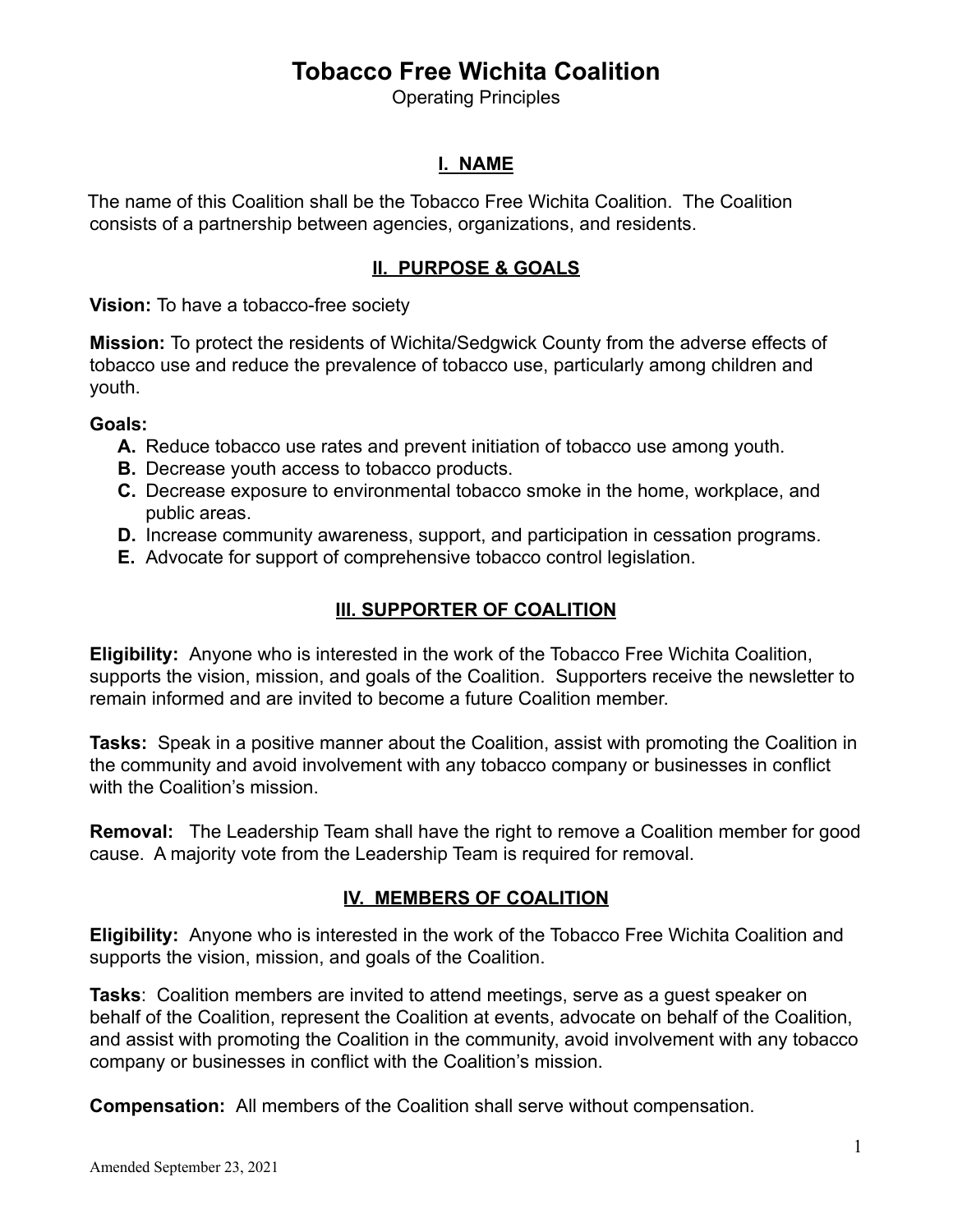# **Tobacco Free Wichita Coalition**

Operating Principles

**Removal:** The Leadership Team shall have the right to remove a Coalition member for good cause. A majority vote from the Leadership Team is required for removal.

### **V. LEADERSHIP**

**Lead Agency:** There will be no lead agency for the Coalition.

**Fiscal Agent:** The Medical Society of Sedgwick County and/or entities will act as fiscal agent for the Coalition.

**Status**: Tobacco Free Wichita chooses not to become a non-profit organization.

**Leadership Team:** The Leadership Team consists of the following: Chair, Vice-Chair, Leadership Team members, staff, and Supporting Agency Delegates (do not vote).

**Supporting Agency Delegates.** Supporting agencies will provide technical assistance to the Leadership Team and workgroups. Examples of supporting agencies include KDHE and American Heart Association.

- Agency delegates can provide one staff person to serve on the Leadership Team, but will not hold voting privileges.
- Funding and resource support
- Act as an educational liaison between governmental policy/procedures and grassroots initiatives

**Expectations of Leadership Team:** In support of the mission of the Coalition, this group will advocate at all policy levels, including but is not limited to, corporations, government entities, not-for-profit organizations, community partners, and foundations. In addition, the Leadership Team will guide the overall direction of the coalition, implement coalition member assessments, and monitor strategic planning implementation and progress.

### **VI. OFFICERS**

**Nominations:** Officers will assume roles at the beginning of July.

**Vacancies**: If a vacancy occurs in any elected position, the Chair shall appoint a Coalition member to fill the unexpired term.

**Chairperson.** The Chairperson responsibilities include, but are not limited to:

- Presiding officer at all Coalition meetings
- Advocate policy issues adopted by the Coalition
- Coordination of tasks
- Spokesperson for the Coalition

**Vice-Chairperson.** The Vice-Chairperson shall act in place of the chair as necessary and assist with Leadership Team duties.